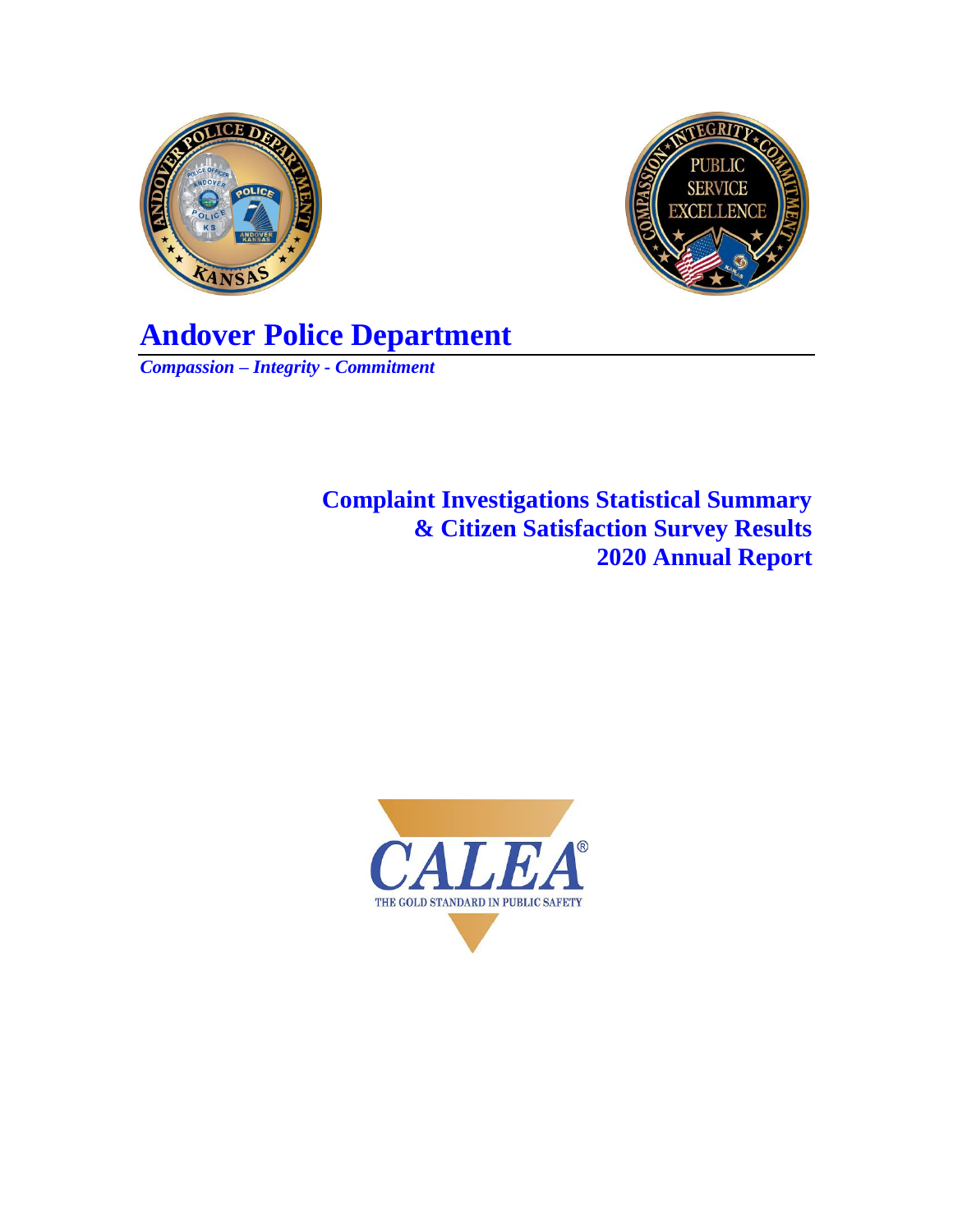

# **The Complaint Process**

Each year, Andover Police Department's police officers, 9-1-1 communications officers, and other employees have thousands of contacts with people. In some cases, individuals may question why an incident was handled in a particular way. Or, they may wish to acknowledge the employees involved. In other situations, they may disagree with the actions or conduct of a department employee.

The Andover Police Department values the feedback it receives from the community as a means to evaluate current policies. For example, if a particular policy routinely generates questions from citizens, the policy may need to be changed, or employee training may need to be increased in that area. Occasionally, our employee's actions may be inappropriate and warrant corrective action.

The Andover Police Department takes citizen's concerns very seriously. We believe the public is entitled to efficient, fair, impartial and transparent service. We investigate all allegations of employee misconduct, respond to inquiries about employee actions or department policy, document all complaints and compliments received from the public and annually produce and publish this document that details the previous year's statistics regarding those complaints and compliments received.

#### **We investigate all allegations and inquiries for these reasons:**

- 1. To protect citizens from actual misconduct by an employee;
- 2. To protect the department and those employees who conduct themselves appropriately; and
- 3. To identify policies and procedures that may need review or change, and to find ways to improve the quality of our service to the community.

This document explains what you can expect to happen if you file a complaint (allegation) and outlines the process and time line. If you have additional questions, please feel free to call the Andover Police Department at 316-733-5177, Monday -Friday, 8:00 a.m. - 5:00 p.m., or stop by 909 N. Andover Rd., Andover, Kansas 67002.

Sometimes people do not feel comfortable making a complaint against a Police Department employee because of language barriers, cultural differences, or other reasons. If you need assistance because of language barriers, interpreters are available, contact the Office of Chief of Police, Chief Michael Keller at 316-733-5177, ext. 205.

Complainants who have current criminal or traffic charges pending should be aware that the internal review process deals solely with Department policy matters and the conduct of agency employees. Regardless of the outcome of an internal investigation, existing criminal or traffic charges must be dealt with through the proper courts.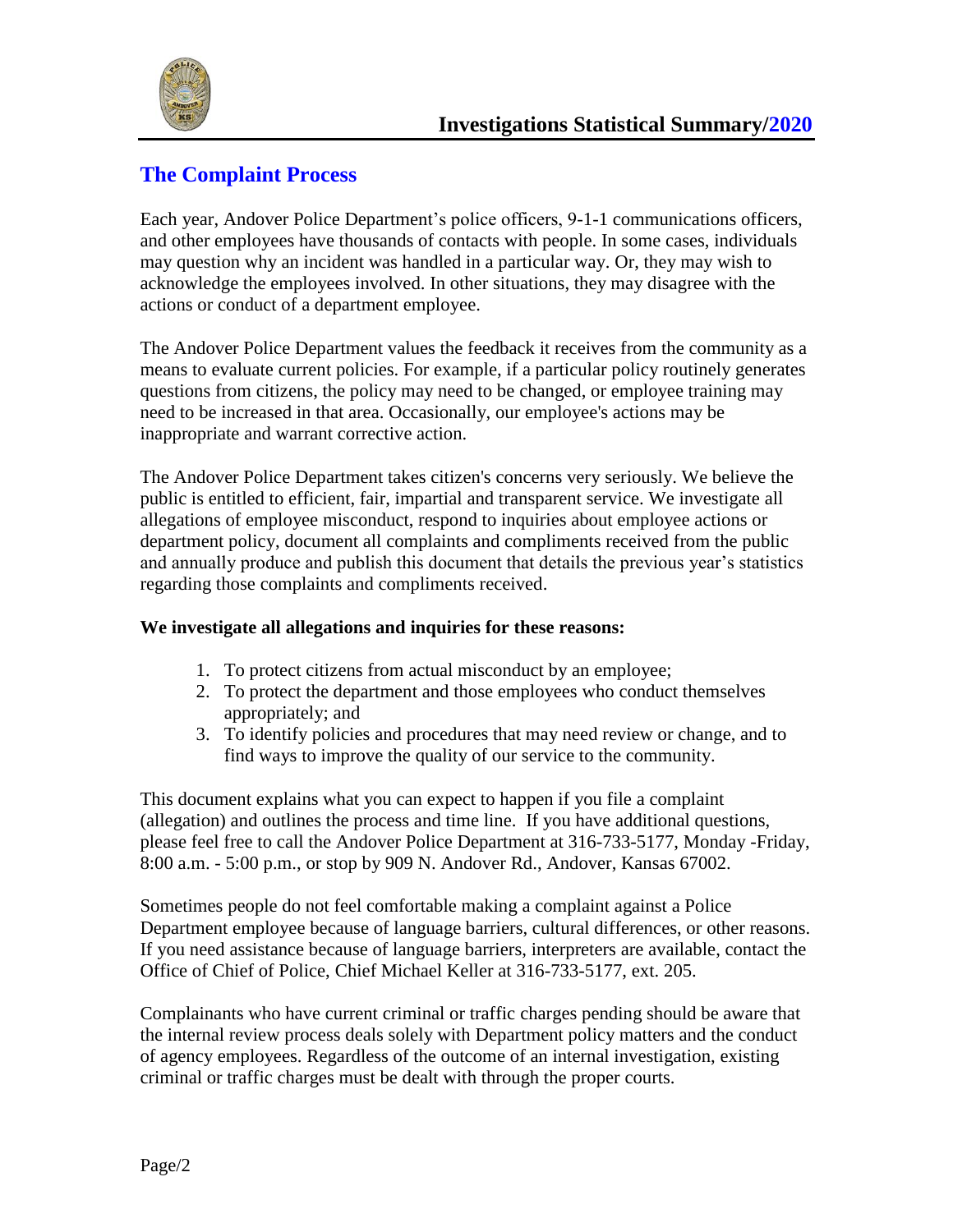

The Andover Police Department recognizes that its employees are responsible for their conduct and actions where the public is concerned. The Department also acknowledges that, at certain times, conflicts between citizens and agency employees can arise. It is essential to the safety of our community that the relationship between the police and citizens is built on confidence and trust. Law enforcement cannot be effective without this vital conviction by both entities.

Police Officers must be free to exercise their best judgment and initiate proper action in a reasonable, lawful, impartial manner, without fear or reprisal. At the same time, they must observe the rights of all people. The complaint process and appropriate disciplinary procedures not only subject agency members to corrective action when they conduct themselves improperly, the guidelines also protect them from unwarranted criticism when they discharge their duties properly.

A disagreement over the validity of a traffic violation is not a compliant. Such disagreements should be directed to the courts.

The Police Department realizes that confusion, different perceptions, or the timeliness of information sometimes will result in descriptions that produce different versions of the same incident. Beyond legitimate error, the deliberate making of a report that the complainant knows to be false or misleading could constitute a violation of State Law.

The complaint process is designed to deal with each case factually and fairly. Citizens who file complaints are treated respectfully, and their accusations are taken seriously. All properly filed complaints are investigated thoroughly, and all findings are based on impartial evidence gained during the investigation. However, often a complaint can be explained satisfactorily by a visit or telephone call to the employee's supervisor. The supervisor will talk with you about your complaint and try to resolve it.

There are two types of complaints. The first and most serious are complaints alleging a violation of a law which are considered criminal investigations. The second type of complaint includes allegations of a less serious nature and may concern violations of Department policy. Both of these types of complaints are considered serious and investigated to their fullest.

Although employees named in a complaint will be notified of the complaint and at some point be required to respond to the specific allegation, they are not permitted access to cases under investigation. Complainants need not be concerned that they will be subject to retribution for legitimately filing a complaint because procedures are in place to prevent this from occurring.

If you choose to make a complaint, we will follow a formal process to ensure that your complaint is thoroughly investigated. When you file a complaint, you will be asked to complete a "Complaint Form" which requests information including your name, address,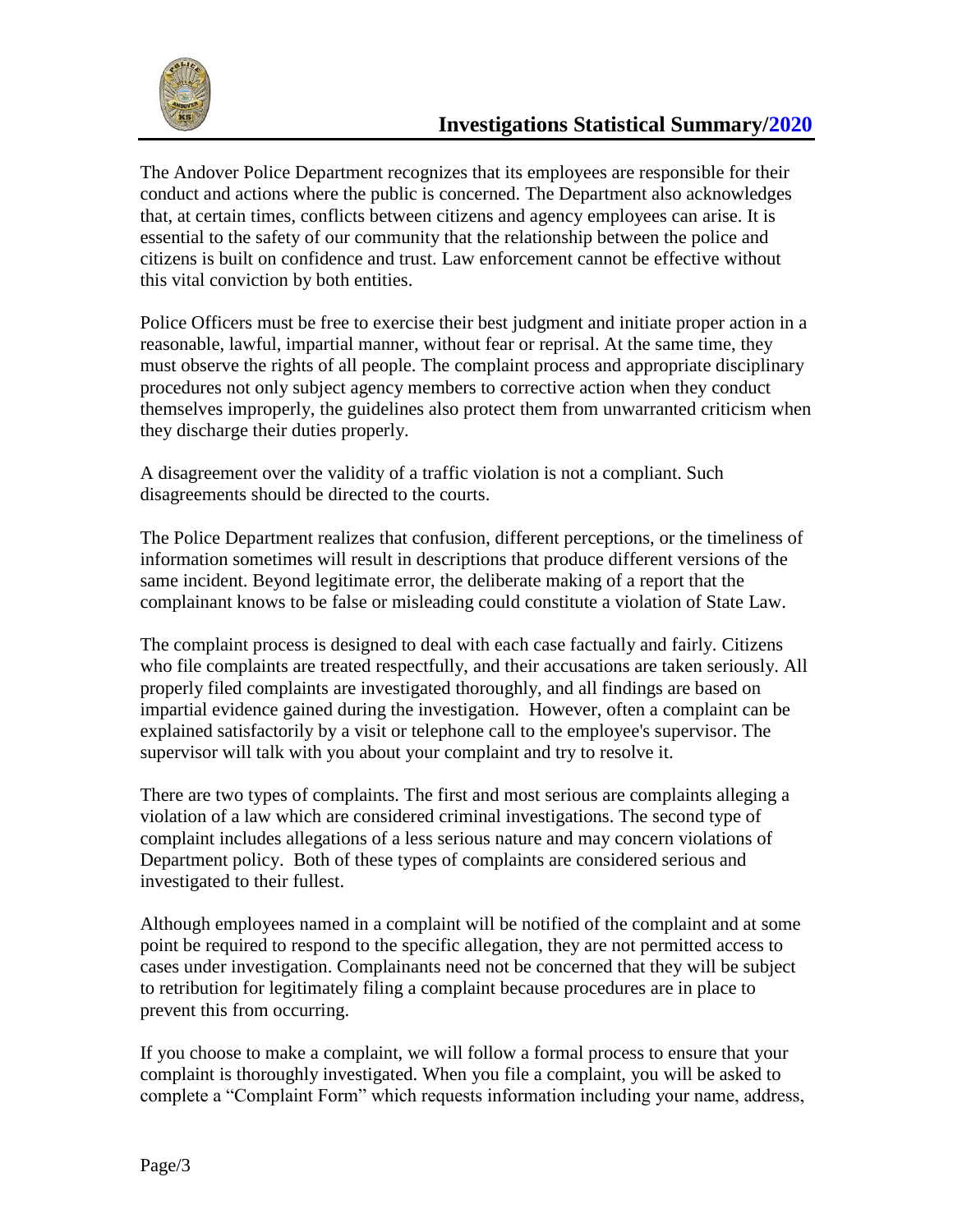

a telephone number where you can be reached, and the details of your complaint, including date, time, location, and name of the involved employee(s), if known. The "Complaint Form" is the preferred method of receiving a complaint; however, the police department will accept a complaint in any form. But, in order to properly investigate a complaint, the above requested information needs to be provided.

When we receive your complaint, the Chief of Police will send a letter to inform you that your complaint has been received and who your complaint has been assigned to for investigation. The assigned investigator will conduct a thorough investigation. He/She will interview the employee involved, as well as, any witnesses. You may be contacted by the investigator for additional details or to clarify the information you have already provided.

Our policy is to complete the investigation within approximately 30 days from the date we receive the complaint. You will be notified of the final outcome upon the completion of the investigation. **The Chief of Police will make the final determination about the complaint,** based on the facts available and the recommendations of the investigating officer assigned to the complaint. The Chief's final decision will be one of five findings:

- Unfounded: The investigation conclusively proved that the act complained of did not occur. This finding also applies when an individual employee named in the complaint was not involved in the act, which may have occurred.
- Exonerated: The act which provided the basis for the complaint or allegation occurred; however, the investigation revealed that the act was justified, lawful and proper.
- Not Sustained: The investigation failed to disclose sufficient evidence to clearly prove the allegation made in the complaint or to conclusively disprove such allegation.
- Sustained: The investigation disclosed sufficient evidence to clearly prove the allegation made in the complaint.
- Sustained Against Policy: The investigation revealed a faulty policy and/or procedure.

If an allegation is sustained, appropriate action will be taken. The action may involve counseling, verbal or written reprimand, suspension from duty, or termination. You will be notified in writing as to the disposition of the complaint that you have filed. However, in accordance with the law, and out of respect for employees' privacy, we do not release what specific discipline was imposed on the employee.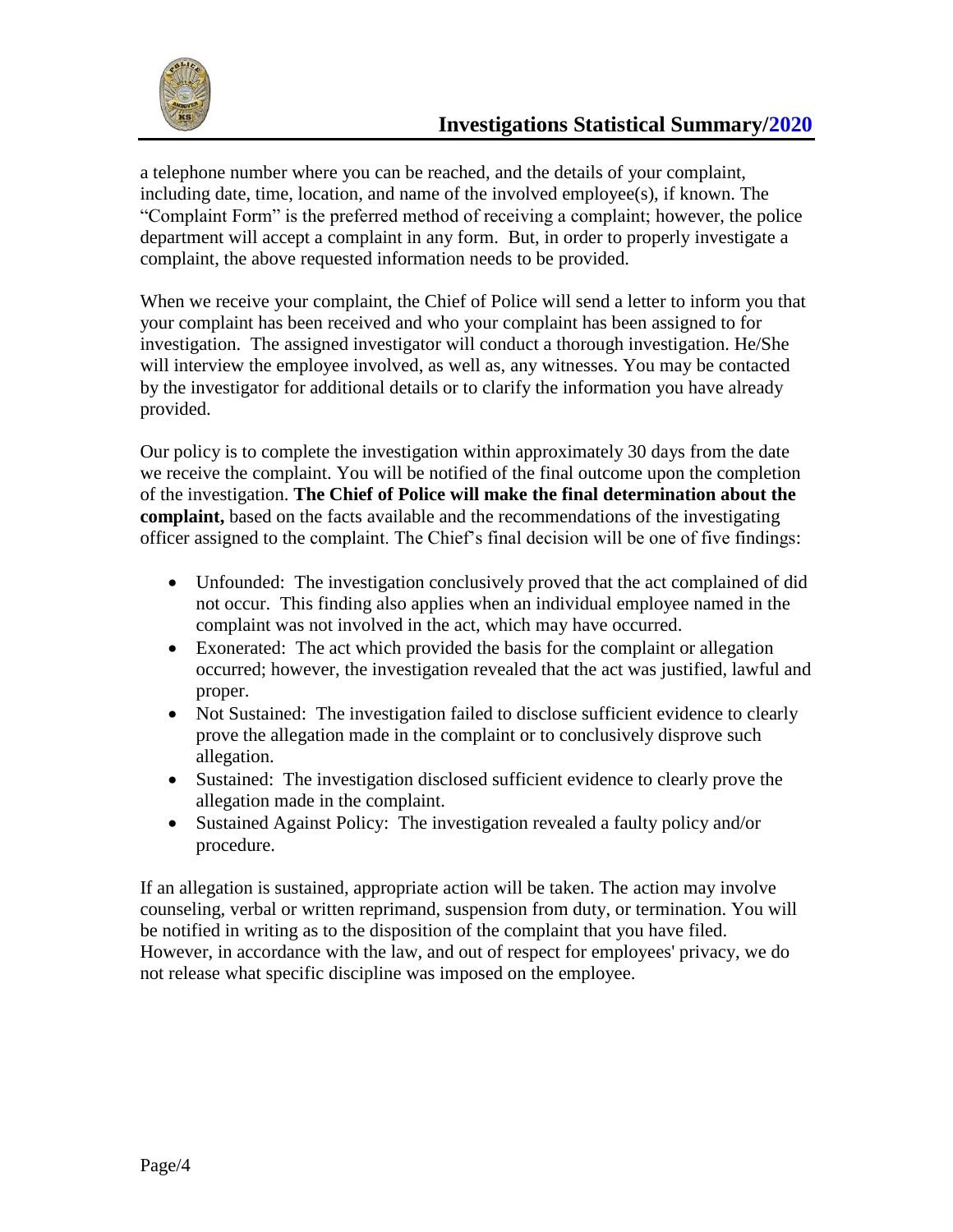

#### **Case Disposition**

The Police Department staff is very proud of the fact that only two citizen complaints were received in 2020, and only ten complaints over the past 5-years. In 2013 the department experienced an unprecedented zero citizen complaints and followed that up in 2014 with only one citizen complaint in over 24-months. These numbers are remarkable considering that the officers, during the past 5-years, made 1,491 arrests, 16,156 vehicle stops, took 8,384 reports and responded to 102,491 calls for service.

| Internal Investigations    | 2016         | 2017 | 2018 | 2019 | 2020 |
|----------------------------|--------------|------|------|------|------|
| Unfounded                  | 2            |      |      |      |      |
| Exonerated                 | $\mathbf{0}$ |      |      |      |      |
| <b>Not Sustained</b>       |              |      |      | O    |      |
| Sustained                  |              |      |      |      |      |
| <b>Sustained Against</b>   |              |      |      |      |      |
| Policy                     |              |      |      |      |      |
| <b>Employee Left</b>       |              |      |      |      |      |
| <b>Employment Prior to</b> |              |      |      |      |      |
| Completion of              |              |      |      |      |      |
| Investigation              |              |      |      |      |      |
| <b>Total Cases</b>         | 3            |      |      |      |      |

## **Things to Know**

The Department routinely checks the police records of the people with whom we have contact, including people who file complaints. If a Police Officer has contact with you and is aware of a warrant, he/she is legally compelled to arrest you. However, we do not want this to prevent you from giving us feedback. If you have an outstanding warrant, please clear it with the Court.

If you are an undocumented resident, we will not report you to the U.S. Immigration and Customs Enforcement (ICE) unless you have been convicted of certain criminal offenses. It is not our job, as City police, to detect or apprehend people who may be in the country or working illegally. We want to hear from all community members.

## **Complimenting an Employee**

Just as we recognize that conflicts between citizens and agency employees can arise, we also realize that there are times when our employees go above and beyond the call of duty. Law Enforcement employees, like everyone else, appreciate it when their good deeds are noticed. Too often they are remembered for the traffic tickets they issue or the arrests they have to make, and not for the thousands of helping hands they extend.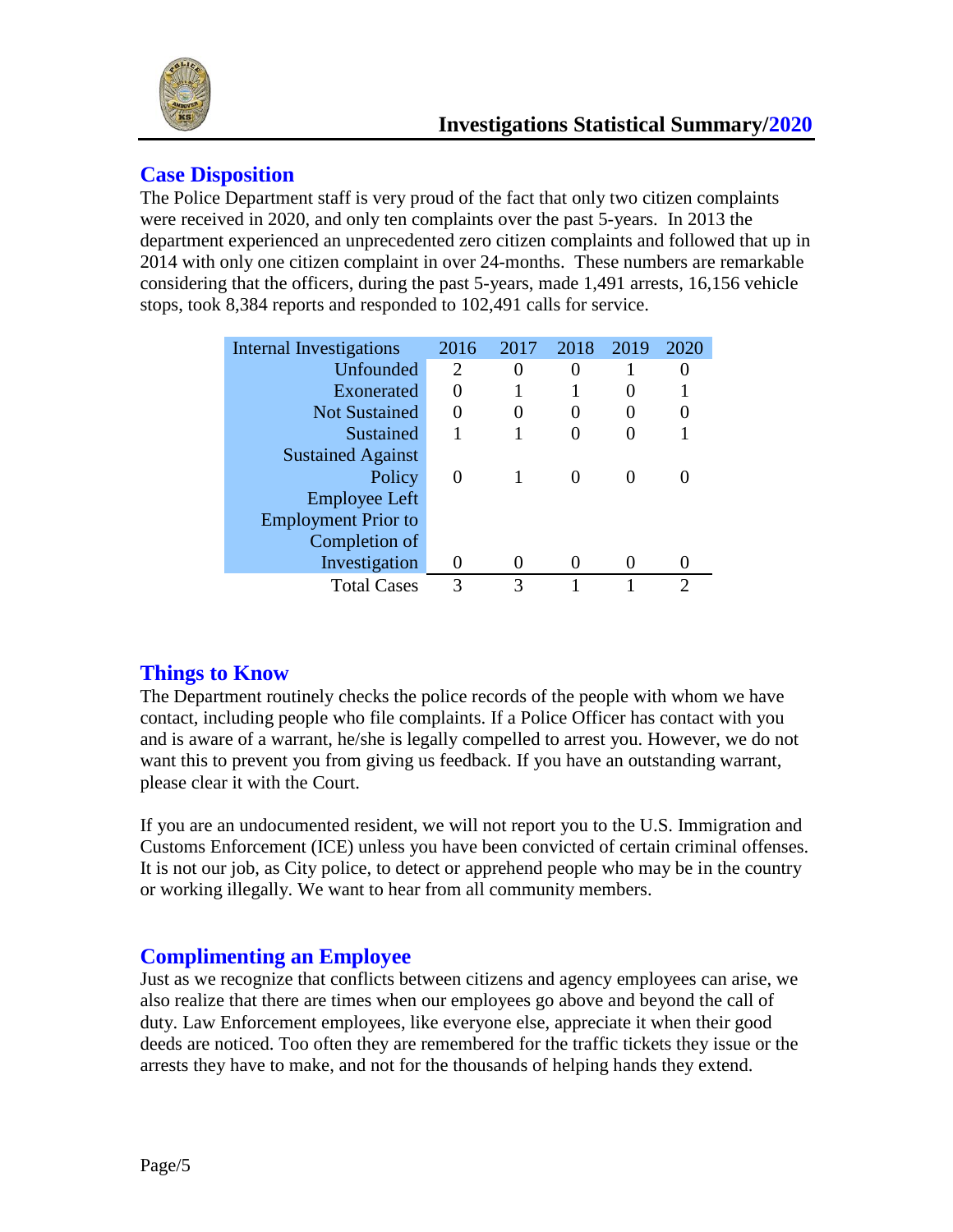

If an Officer or Employee of the Andover Police Department provides services that you feel they should be commended for, please write the Chief a letter, note or e-mail [mkeller@andoverks.com](mailto:mkeller@andoverks.com) to that effect, giving your feelings on what the Officer or Employee has done that deserves commendation. The Chief will see that it gets to the employee and that a copy is placed in the employee's personnel file. This boosts their morale and encourages them and all other Officers and Employees of the Department to be more positive about themselves and the service they provide. We are proud of the good relationship that we share with our community.

In 2020, the Police Department received forty (40) "Citizen Recognitions" involving seventy-four (74) officers and/or communications officers, compared to forty-six (46) "Citizen Recognitions" involving seventy-three (73) officers and/or communications officers in 2019.

## **Citizen Satisfaction Survey**

The Andover Police Department is committed to providing high quality customer service to its citizens. In addition to tracking and documenting citizen complaints, the Police Department also surveys the community on a regular basis, to determine our citizen's attitudes and opinions with respect to: overall agency performance; overall competence of agency employees; citizen perceptions of officer's attitudes and behaviors, community concern over safety and security within the agency's service area, and citizen's recommendations and suggestions for improvements. The original survey was originally developed and administered in January of 2012, with 552 citizen responses through December of 2019. In January of 2020 the survey was updated to include additional questions, with 28 citizens responding through December of 2020.

The survey is designed to be completed by citizens that have had some form of contact with the Police Department, was the victim of a crime, witnessed a crime, involved in a motor vehicle accident, was stopped by an officer, or just requested information and/or assistance. The survey is made available to the public via the Police Department's website, as well as printed copies are available at the Police Department. Additionally, officers are encouraged give out their business cards during contacts with citizens, with the on-line Citizen Satisfaction Survey [www.andoverks.com/pdsurvey](http://www.andoverks.com/pdsurvey) being advertised on the back of every department issued business card.

In 2020, twenty-eight (28) Citizen Satisfaction surveys were completed by citizens. To date, the surveys indicates that approximately 25% of the respondents were "Andover Residents," approximately 54% "Work in Andover," and approximately 11% were "Traveling through Andover." Additionally, approximately 14% reported being a "Victim of a Crime," approximately 7% were "Reporting a Crime" and another approximate 7% "Requested Information and/or Assistance."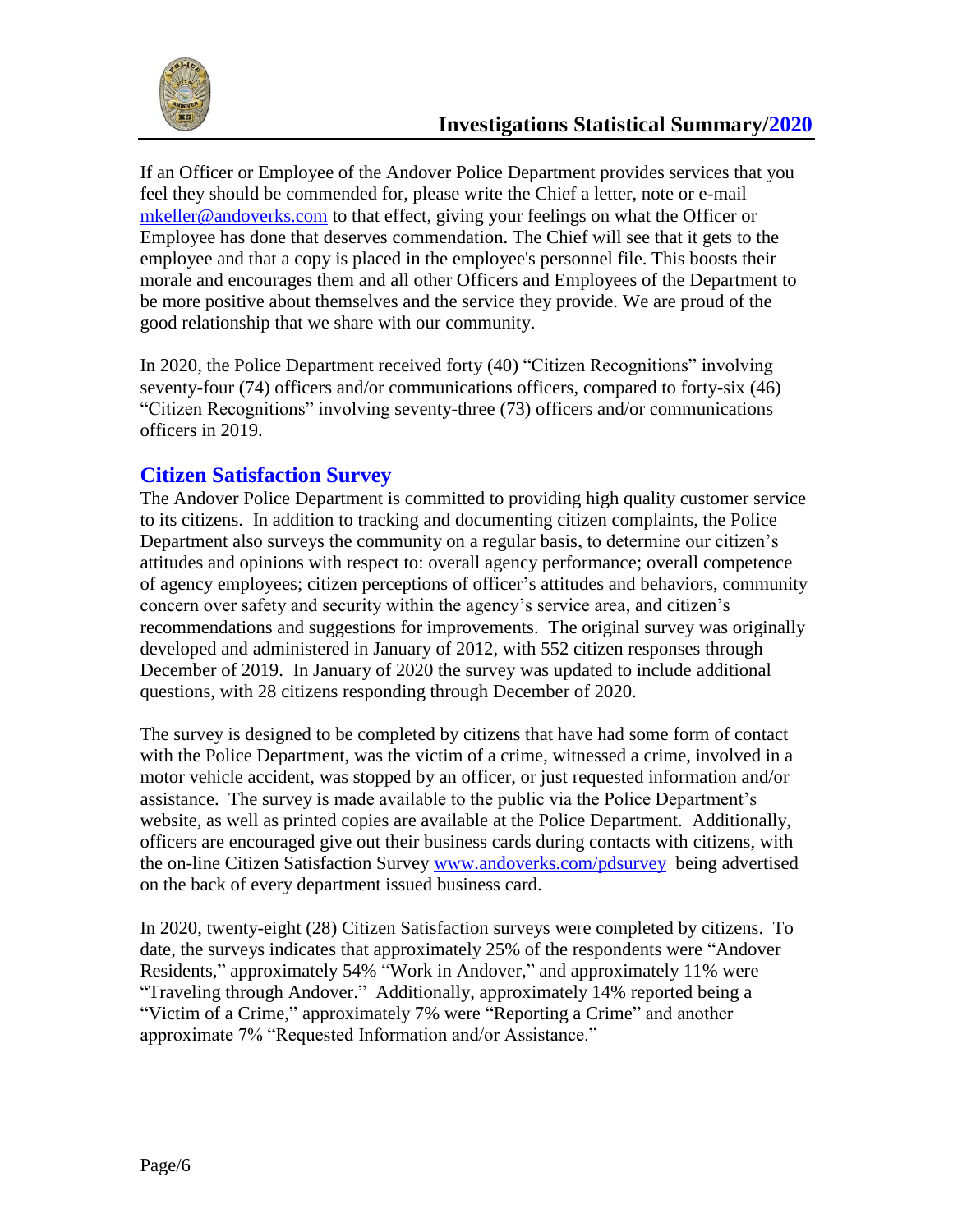

#### **E-911 Communications**

In 2020 citizens were asked "In regards to the most recent incident, did they contact the Police Department utilizing the services of our E-911 Center?" If so, please rate our E-911 services in following areas: "Professionalism, Customer Service, Timeliness and overall Quality of E-911 Service." In 2020, approximately 75% of the respondents that completed the survey indicated that their initial contact with the Police Department had been through the E-911 Communications Center. Additionally, during this same timeperiod, the respondents rated the dispatchers Good or Excellent 95% of the time on "Professionalism," 90% of the time for on "Customer Service" and 95.0% of the time on "Timeliness."



## **Police**

In the Survey citizens were asked "Considering their most recent contact, please rate the Andover Police Department, "Excellent," "Good," "Fair" or "Poor" in the following areas." In 2020 the respondents rated the officers Good or Excellent 97% of the time on the Officer's Appearance; 93% of the time on the Officer's Professional Conduct; 93% of the time on the Officer's Concern (Compassion); 92% of the time on the Officer's Ability to Put You at Ease; 92% of the time on the Officer's Knowledge; 93% of the time on the Officer's "Fairness" (Integrity); 93% of the time on the Officer's Helpfulness (Commitment); and 93% of the time on the Officer's Response time.